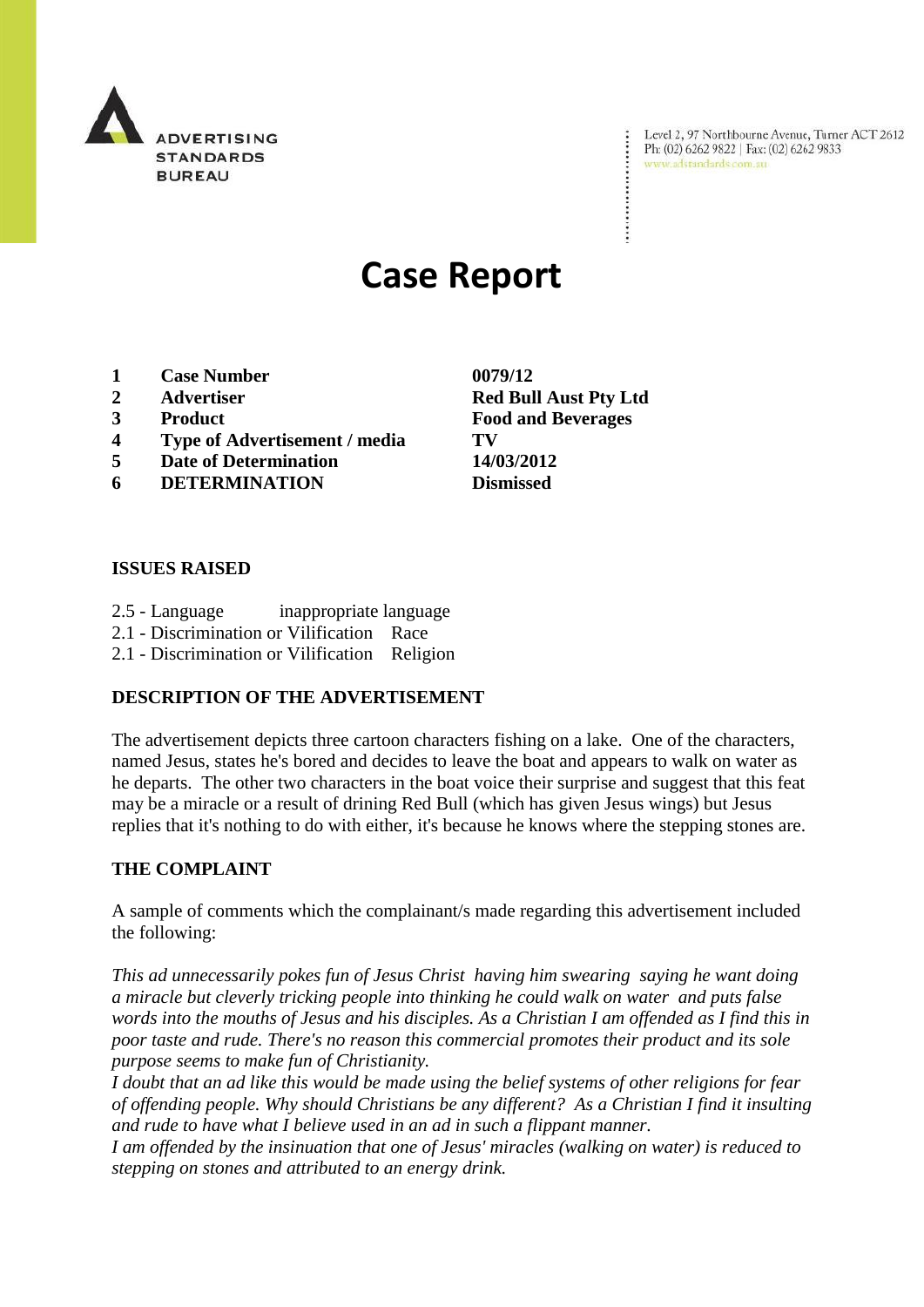*As a Christian I find the mocking of Christ offensive. The name of Jesus is used in vain. The advertisement mocks the possibility of Jesus walking on the water. To link Jesus' walking on the water to drinking red bull is offensive. I am deeply offended by this advertisement and find it discriminatory against Christians. Would Channel 7 broadcast an advertisement that mocks Muhammad or Allah like that?*

*The advertisement seems to brazenly attack Christianity not only by stating that Jesus walking on water was a simple magician's trick but by taking the Lords name in vain with a shout at the end of the advertisement. I don't profess to be a devout Christian but this was extremely offensive. And I can be assured in the knowledge that if I (a lax Christian at best) took offense to this the majority of Christian viewers would certainly have been affected.*

## **THE ADVERTISER'S RESPONSE**

Comments which the advertiser made in response to the complainant/s regarding this advertisement include the following:

*Red Bull Energy Drink television and online advertisements demonstrate the energising effects of Red Bull on body and mind in a fresh and cheeky way via light-hearted cartoons that are not designed to be taken literally.* 

*As with most cartoons, the drawings and storylines have been developed over many years with the purpose of communicating a humorous, satirical story or message and not a true life scenario. For example, The Simpsons is an animated cartoon whereby the characters are created for their humour and yet not taken so literally.*

*The Red Bull brand image is hallmarked by individuality, innovation and non-conformism. These brand values are reflected in the brand communication, characterised by selfconfidence, a witty approach and unique identity, as well as self-irony, which is appreciated by the millions of fans worldwide who purchase our products, attend or participate in our events and consume our media content through various media channels.*

*However, we respect the views and opinions of the complainants as advised by the ASB, and as the Red Bull television commercials are not intended to offend, we have chosen to remove the relevant advertisement from all television and online mediums as of this Sunday 4 March 2012.*

*Red Bull Australia is committed to complying with the AANA Advertiser Code of Ethics and all applicable laws related to advertising.* 

*Given our action, we trust that the matter does not require the consideration of the Advertising Standards Board.* 

# **THE DETERMINATION**

The Advertising Standards Board ("Board") considered whether this advertisement breaches Section 2 of the Advertiser Code of Ethics (the "Code").

The Board noted the complainant's concerns that the advertisement is inappropriate, offensive and blasphemous.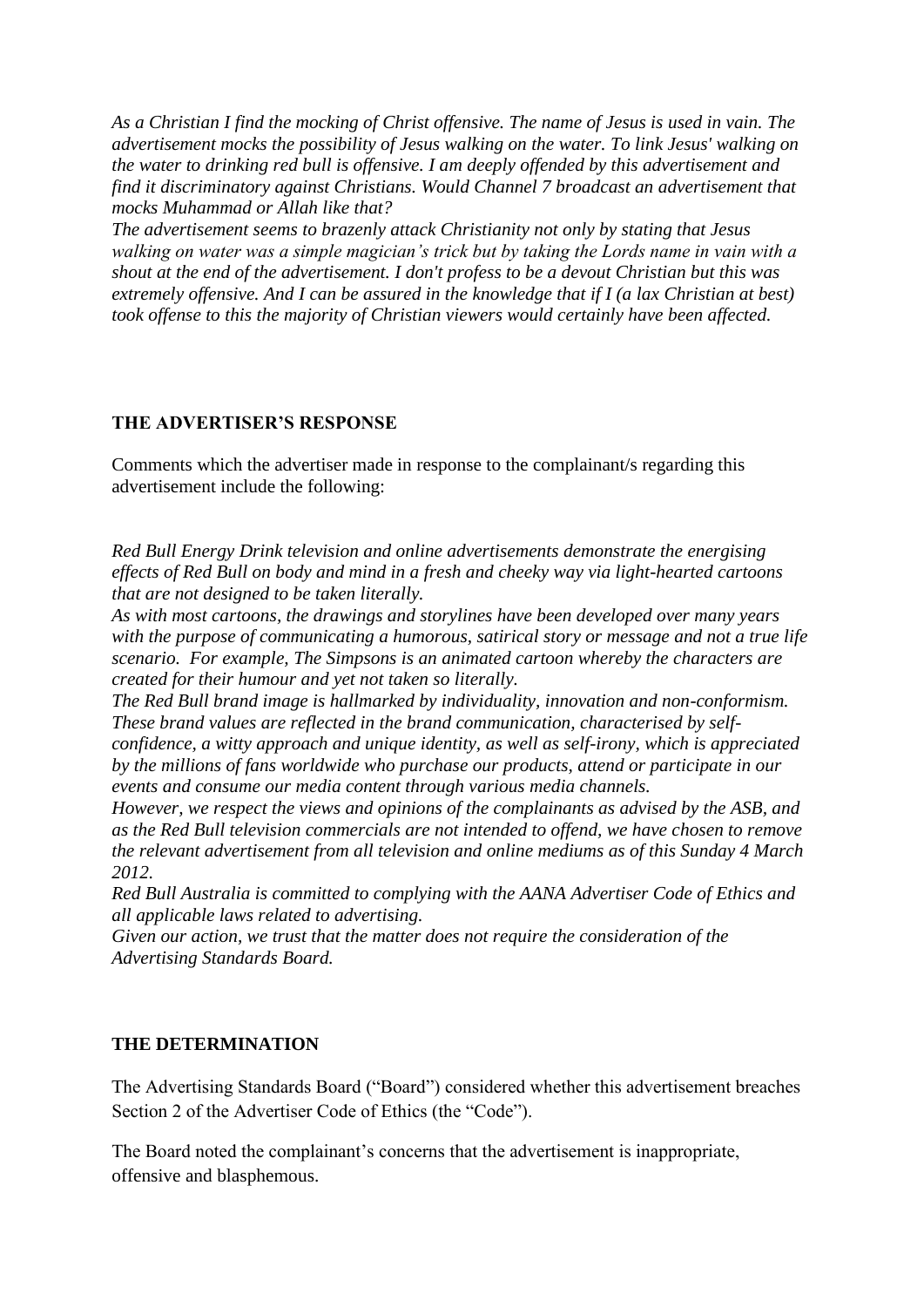The Board viewed the advertisement and noted the advertiser's response.

The Board considered whether the advertisement was in breach of Section 2.1 of the Code. Section 2.1 of the Code states: "Advertising or Marketing Communications shall not portray people or depict material in a way which discriminates against or vilifies a person or section of the community on account of race, ethnicity, nationality, sex, age, sexual preference, religion, disability or political belief."

The Board noted that the advertisement features animated, cartoon style characters intended to depict Jesus and two of his followers or disciples. The three men are on a small boat on the water and they discuss the miracle of Jesus walking on water and whether or not this is because he has consumed Red Bull. Jesus confirms that he is walking on stepping stones not performing a miracle. At the end of the advertisement Jesus slips on a rock and says "Jesus".

The Board considered that the use of a depiction of Jesus and references to specifics that are well known within the Christian faith is a serious and sensitive issue and could be considered offensive and inappropriate by members of the community.

The minority of the Board agreed that some members of the community would consider that the advertisement mocked and trivialised Christian beliefs, in particular by suggesting that Jesus walking on water was not a miracle. The minority of the Board considered that the advertisement is demeaning of Christian beliefs and that it does vilify people of Christian belief and values.

The majority of the Board also agreed that advertisements which use humour in connection with religious concepts would be considered offensive by many members of the community. However the Board noted that the Christian faith is well established and accepted in Australian society and that many well known elements are now used as general references, for example, "walking on water" to describe the achievements and success of particular people.

The majority of the Board considered that the advertisement was not attacking of a vulnerable minority group and that it does not discredit any specific elements of Christianity. In fact the Board considered that the advertisement clearly acknowledges that walking on water is "another one" of the miracles that Jesus performed and is supportive of the Christian belief that Jesus did perform miracles. The majority of the Board considered that the imagery depicted in the advertisement does not denigrate Christianity or Christians and would be seen by most people as a humorous play on a well known biblical story with no reflection on the beliefs underpinning the scene.

The Board determined that the material depicted did not discriminate against or vilify any person or section of the community on account of religion and did not breach Section 2.1 of the Code.

The Board then considered whether the advertisement was in breach of Section 2.5 of the Code. Section 2.5 of the Code states: "Advertising or Marketing Communications shall only